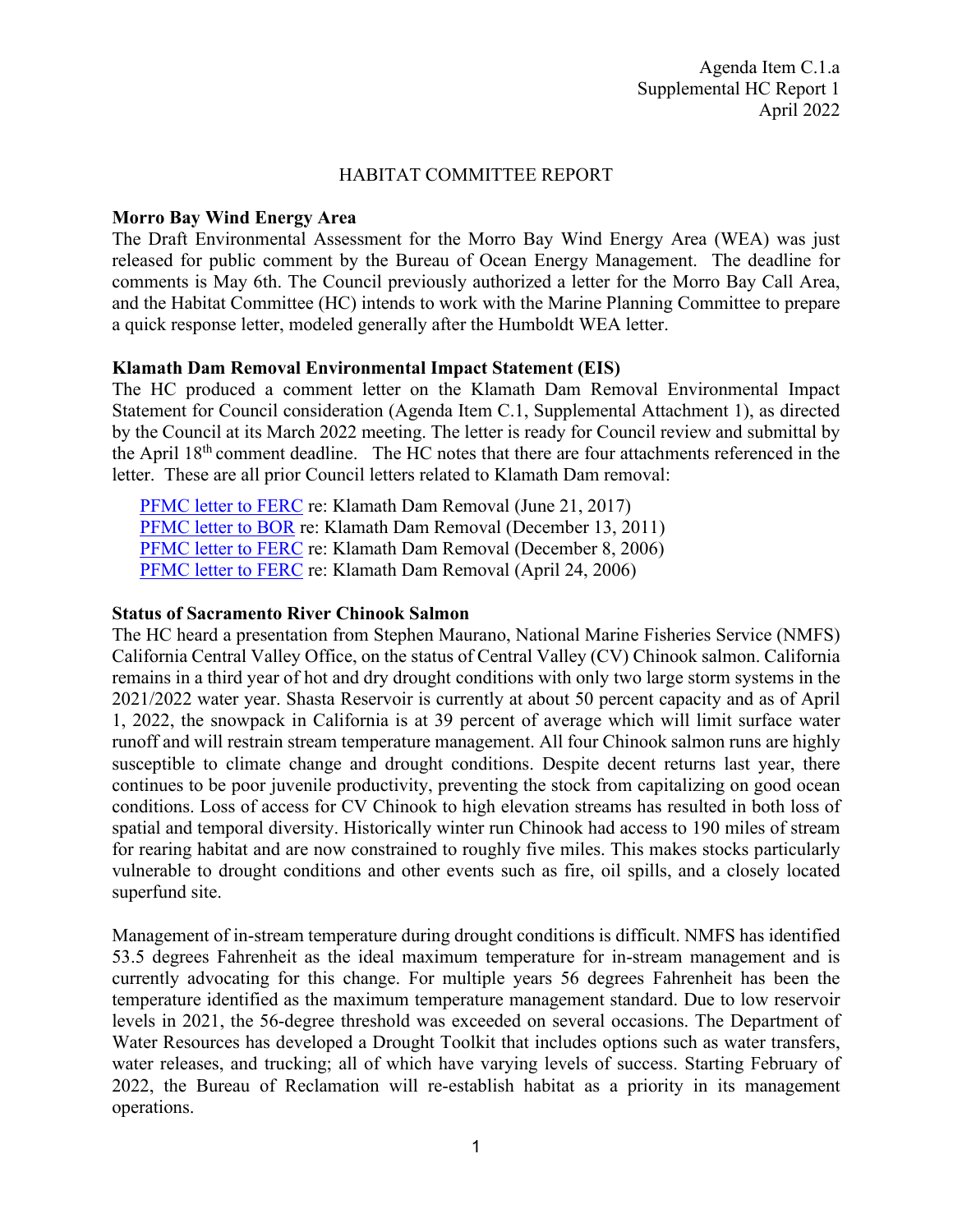Multiple habitat-related emerging issues are on the horizon that may impact CV Chinook and will be consulted on by NMFS simultaneously. The HC may consider these issues on their June agenda. These three issues are: the combined essential fish habitat (EFH) effects of the Delta Conveyance Plan, the Sites Reservoir, and the Reinitiation of Consultation on the Long-term Operation of the CV Project/State Water Project (CVP-SWP). The Delta Conveyance (formerly Cal WaterFix) is a proposed water bypass project underneath the Sacramento Delta. Probable effects of the action include temporary construction effects, bank armoring, changes in flow and potential fish screen interactions. Sites Reservoir is an off-stream storage project off of the Sacramento River, that would result in changes to flow and water quality, and fish screen interactions. The CVP-SWP operations could impact Pacific salmon EFH for spawning, rearing, and migration, resulting from stressors related to water quality, water temps, habitat, entrainment, and increased predation.

The HC will continue to follow the processes going on in the CV that may impact CV Chinook and habitat and will identify opportunities for the Council to engage and comment. The HC **recommends** that the Council consider supporting the 53.5-degree Fahrenheit threshold identified by NMFS and submitting comments in support to the CVP-SWP when a comment period is identified.

# **National Oceanic and Atmospheric Administration (NOAA) Deep Sea Coral Research and Technology Program (DSCRTP)**

The Habitat Committee heard a presentation on the Deep Sea Coral Research and Technology Program (DSCRTP) focused on deep-sea coral and sponge exploration on the U.S. West Coast for 2018 - 2021. The DSCRTP and their associated West Coast researchers have a history of presenting periodic briefings to the HC of their ongoing research efforts and discoveries. The presentation was provided by Tom Laidig (Southwest Fisheries Science Center), Elizabeth Clarke (Northwest Fisheries Science Center), Chris Caldow (Channel Islands National Marine Sanctuary (CINMS)), Abigail Powell (NWFSC), and Heather Coleman (NOAA DSCRTP).

The team described their 2018 and 2019 Expanding Pacific Research and Exploration of Submerged Systems (EXPRESS) research program that compared habitat types, and fish, deep sea coral and sponge densities in areas that were designated to be reopened to bottom trawling in 2020. One unique observation during the EXPRESS effort was the discovery of an extensive and diverse deep-sea "coral garden" in the Mendocino Ridge EFH Conservation Area (EFHCA), in about 400 meters water depth. A coral garden is defined by a specific high density of corals, and the Mendocino garden had an order of magnitude higher densities than that threshold. This portion of the presentation highlighted the application of environmental DNA techniques to augment visual surveys.

The next section of the presentation focused on areas being considered for wind energy development, summarizing and comparing historical and new observations of habitat, and fish, deep sea coral and sponge densities from autonomous underwater vehicle and remotely operated vehicle (ROV) dives. A highlight of this research effort was the discovery of another coral garden in deep water off Morro Bay and a petrale sole spawning area on Santa Lucia Bank.

The presenters described a new discovery of a potential glass sponge reef in the vicinity of Anacapa Island in the CINMS. Previously, glass sponge reefs have only been observed in the eastern North